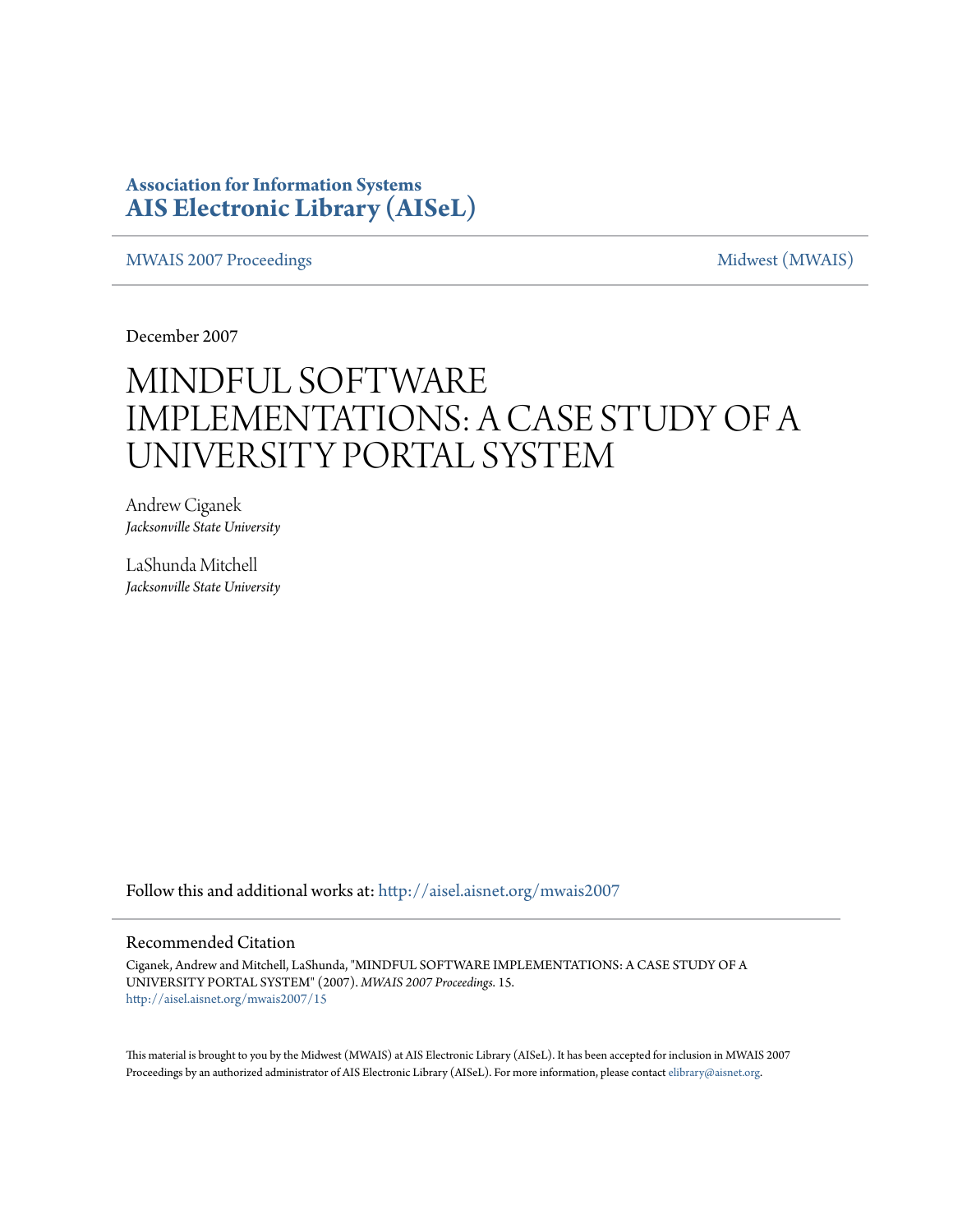## **MINDFUL SOFTWARE IMPLEMENTATIONS: A CASE STUDY OF A UNIVERSITY PORTAL SYSTEM**

**Andrew P. Ciganek LaShunda Mitchell**  Jacksonville State University Jacksonville State University aciganek@jsu.edu shundamitchell@gmail.com

#### **ABSTRACT**

*Despite several high-profile examples of software implementation failures, it is common today for organizations to fall into the same mindless traps that have plagued those prominent failures. The goal of this research is to examine how organizations avoid these traps and what efforts, if any, are made to ensure that they do not fall victim to them again in the future. A case study approach involving a series of*  in-depth interviews was conducted to explore this phenomenon. The findings of this study reveal several *rich insights that may be useful to both practitioners and researchers.* 

#### **KEYWORDS**

Organizational Mindfulness, Project Management, Decision-making, Case Study, Portal

#### **INTRODUCTION**

Many software implementation failures are among the starkest examples of failures in society today, and with good reason. Implementation failures, regardless how they are measured (Procaccino et al. 2006), easily account for billions of dollars overall lost each year and can endanger the livelihood of any organization that face them (Charette 2005). Despite several prominent and high-profile examples of implementation failures, which highlight the high costs and risks of adopting new software, organizations adopting software still commonly fall into mindless traps (Swanson & Ramiller 2004). One example is that of the enterprise resource planning (ERP) system adoptions of the mid-1990s. For several organizations that implemented these ERP systems, they only had minimal reasoning to do so beyond the fact that other organizations had implemented ERP systems already, in what is described as a bandwagon phenomena (Abrahamson 1991; Abrahamson & Rosenkopf 1997; Abrahamson & Fairchild 1999). In contrast to this behavior, there are organizations that actively seek out external knowledge and resources to facilitate a rational and managed approach to software implementation.

The goal of this research is to examine how organizations seize opportunities, by exploiting their community ties and information accessible to them, to create situations for rich and context-specific learning. This approach is different from canned or prepackaged approaches and involves the active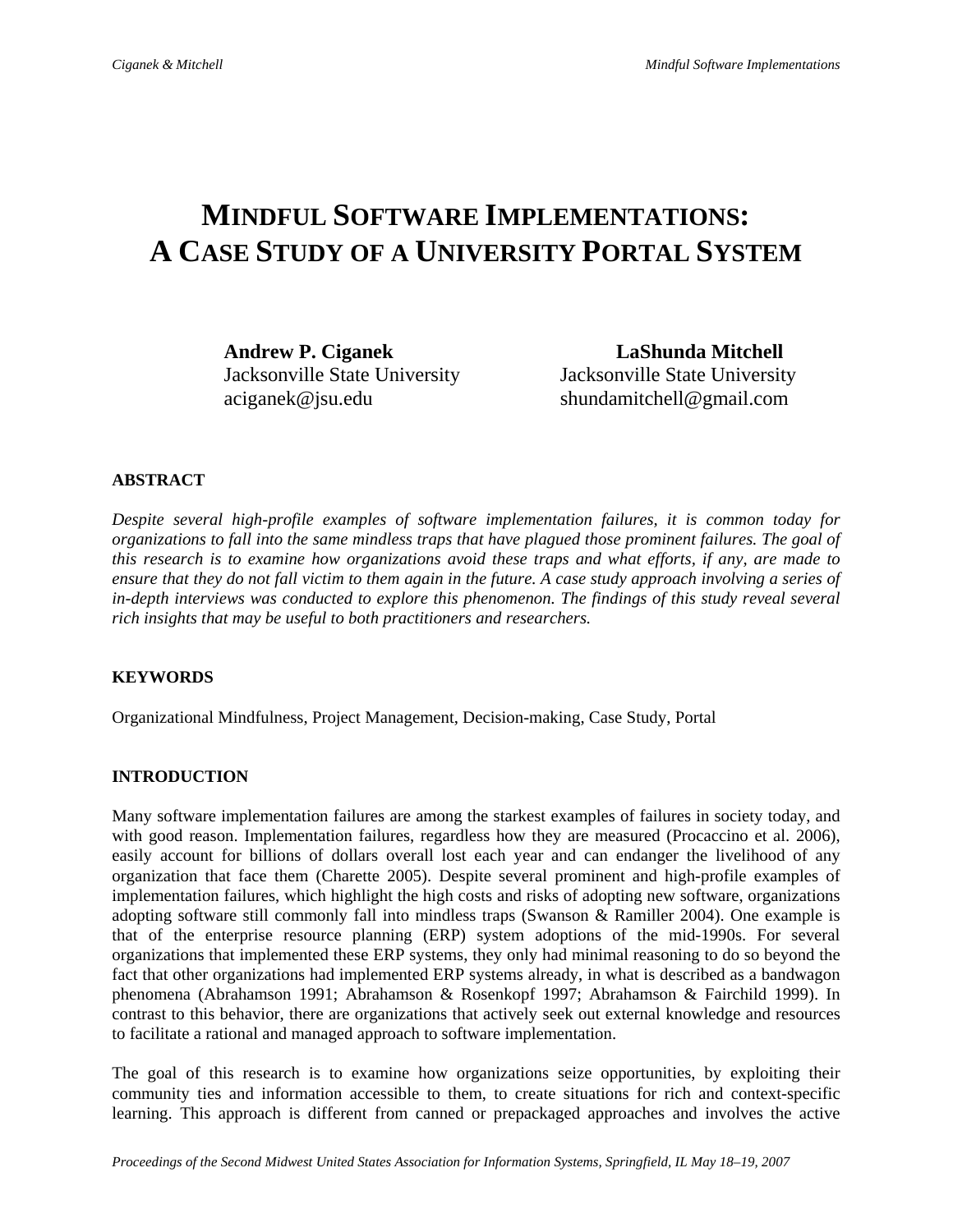pursuit of knowledge to capture best practices and create continuous learning opportunities. Researchers have recently identified the need to perform this type of research (Swanson & Ramiller 2004). This research attempts to accomplish its goal by examining the efforts organizations make to glean knowledge from external resources and partners. Further, this research also seeks to identify what, if any, processes are set in place to capture this knowledge and how to package it so that it may be applied again later on. A series of in-depth interviews were conducted with a variety of individuals from a single organization that is in the process of implementing a new software system—a university portal system.

#### **LITERATURE REVIEW**

#### **Mindfulness**

Mindfulness is the behavior of actively pursing novel differences in the environment, no matter how trivial they may be, which keeps a person more acutely aware of their surroundings (Langer  $\&$ Moldoveanu 2000). Although the concept of mindfulness is an individual phenomenon, it has recently been extended to organizations (Weick et al. 1999; Weick & Sutcliffe 2001) and has been further adapted to information technology (IT) innovations (Swanson & Ramiller 2004). Consequently, this paper builds upon this research by examining the mindfulness of an organization that is in the process of implementing a software system.

Despite the ideal that organizations act mindfully, the actual conduct commonly departs from this (Swanson & Ramiller 2004). There are a number of influences that organizations face that may contribute towards mindless behavior, including attention deferral (human cognitive limitations force organizational members to pursue a subset of available opportunities), contextual insensitivity (organization makes assumptions about their circumstances), and institutional preemption (external pressures influence behavior) (Swanson & Ramiller 2004).

One attribute of organizational mindfulness is the reliance on expertise over organizational norms and formal structure (Weick et al. 1999; Weick & Sutcliffe 2001). This expertise is heterogeneous and dispersed (Swanson & Ramiller 2004) and typically found in the external environment. As such, boundary-spanning activities (Adams 1976; Aldrich & Herker 1977) are instrumental in building expertise by finding more information about a software system as an organization leverages its community ties (Swanson & Ramiller 2004). This can be done through a variety of rich and contextspecific activities (Lave & Wenger 1991) such as demonstrations, site visits, and experimental prototyping.

#### **Portal systems**

A web portal is a special internet (or intranet) site designed to act as a gateway to give access to other sites and data (Tatnall 2005). A portal is different from a Website in that a visitor identifies himself to the portal and the portal uses the institutional knowledge about this person to gather and display relevant information. In higher education, a portal is a one-stop student, faculty, and staff-oriented Website that personalizes the portal's tools and information to their specific needs and characteristics. For example, some university portals allow faculty and staff members to include in their views private information such as available leave, 401K, and pay stubs to be displayed with public information, such as university announcements and the local weather forecast. At many universities, however, information about individuals (e.g., student, employee, course, alumni, library, parking, schedule, etc.) can be stored in many different and disparate databases. Consequently, portals can enable universities to update legacy mainframe systems to online systems through a web browser front-end, making them ubiquitous and providing a more user-friendly graphical interface.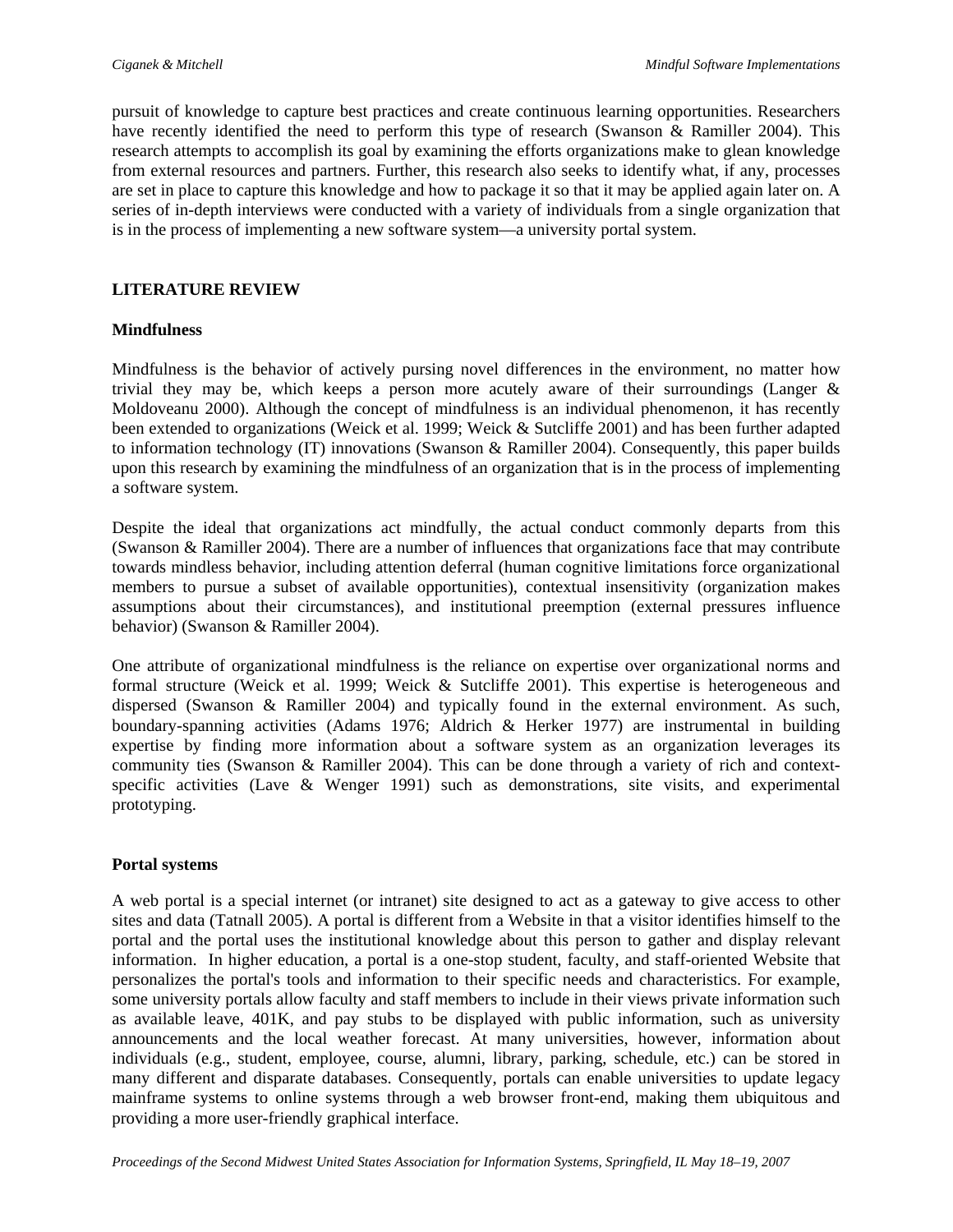This research examines the decision-making process of a university implementing a portal system, which is particularly useful to examine with respect to mindfulness given that over ninety percent of colleges and universities today have implemented some type of a portal system. Consequently, there are likely strong external pressures for universities to implement these systems. Despite the widespread usage of these systems, however, there have been several instances of glitches that have occurred during implementation that range from financial aid disbursement problems to anecdotal evidence of non-usage by the intended end-users.

An example of a portal system implementation failure by a university is Cleveland State University's (CSU) implementation of a portal system in the latter 1990s. The software vendor that CSU had chosen was among the most popular portal vendors available, but there were some publicized problems with their software. Once CSU's portal was implemented, the university experienced problems with processing financial aid, enrolling transfer students, and recording grades (Stedman 1999). As a result, CSU took legal action against the software vendor and claimed that they had been sold virtually unusable software and lost millions of dollars in revenue because it could not collect accounts receivable. This scenario, unfortunately, was hardly unique (Wailgum 2005). In another example, the provosts and vice-presidents of seven Big Ten universities wrote a letter of complaint to the same software vendor regarding similar issues that CSU faced, such as poor system performance, too many bugs and patches breaking other parts of the system, and inadequate documentation. These problems with the Big Ten universities occurred three years after the CSU portal problems. Given that these same glitches and other similar problems continue to persist with recent portal implementations, this research seeks to examine the mindful or mindless behavior of a single university in the process of a portal system implementation.

#### **METHODOLOGY**

#### **Research design**

It was important in this research to gain an understanding of what actions a university took as it was in the process of implementing a portal system. A goal was to elicit detailed descriptions of mindful and perhaps mindless behaviors, therefore, we decided to use a single case study design rather than focusing on multiple cases. A single case design allows the researchers to gain familiarity and exclusive insight from the evidence gathered (Eisenhardt 1989).

#### **Case and participant selection**

We chose to examine a single university in the southeastern United States that is in the process of implementing a portal system. This particular university made the decision to implement the portal system in 2005 and it was expected to be fully implemented by the fall of 2007. We took this approach since examining a university that was in the process of implementing a system would eliminate the degenerating effect of recall from retrospective accounts that could occur if we were to examine a university that had already implemented a portal system (Golden 1992; Miller et al. 1997). Further, we chose to examine the implementation of a university portal system since, with over ninety percent of colleges and universities today having implemented some type of a portal system, there would likely be significant external pressures to implement a similar system and ample information available to assist with an implementation.

Individual, in-depth interviews were performed with members of the portal implementation team, including the project director, technical support personnel, and portal trainers at this university. Multiple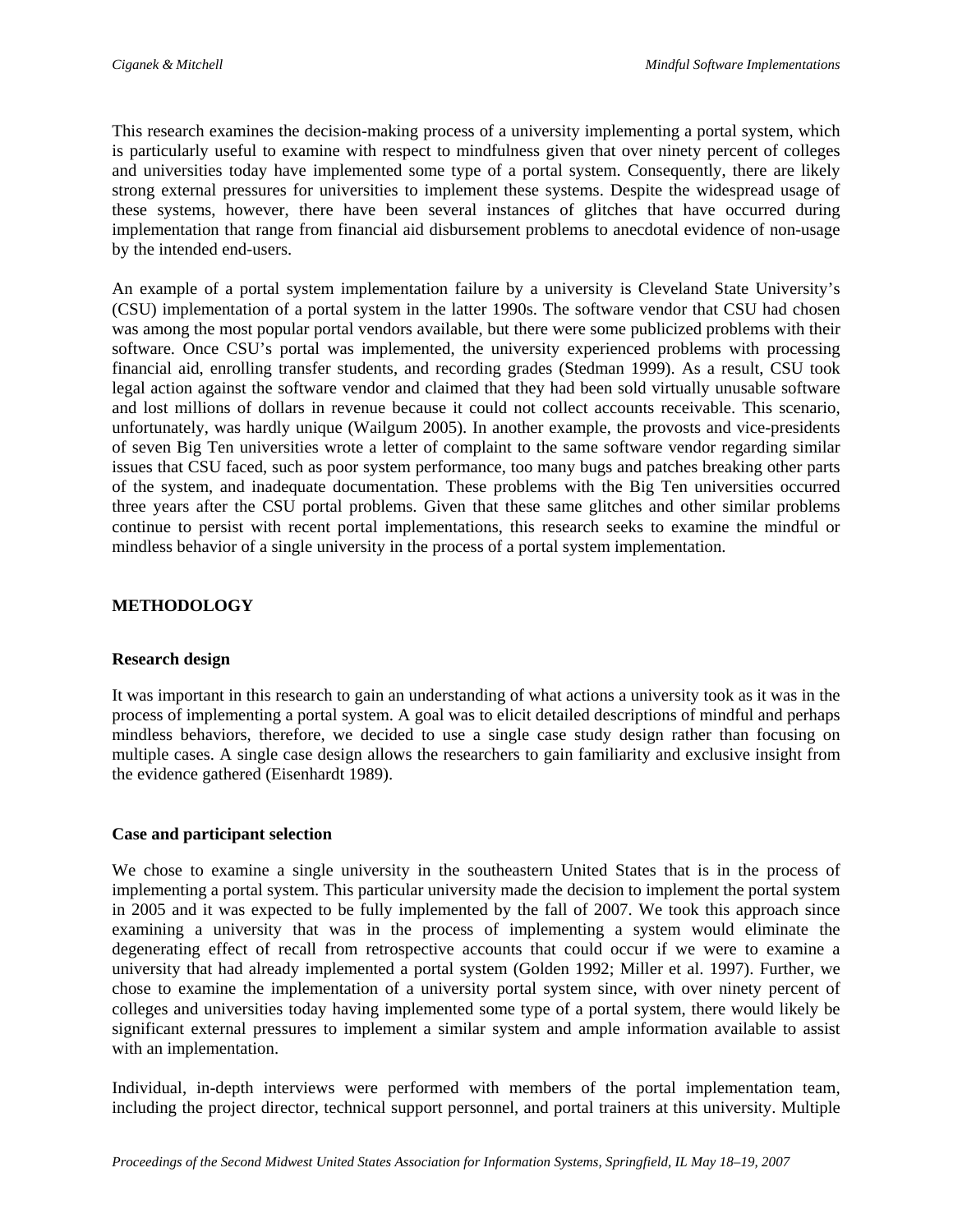members were interviewed so that we were able to gain access to possible contrasting perspectives while minimizing common methods variance (Campbell  $\&$  Fiske 1959). In total, five individuals were interviewed during the fall of 2006.

#### **Data collection and analysis**

The interviews lasted on average 45 minutes and were each conducted face-to-face. The interview process was guided by a semi-structured interview guide. This guide contained eleven open-ended questions and was used by the interviewer to ensure that all relevant areas of interest were consistently addressed in the interviews. The questions elicited the university's organizational and portal initiative background, the perspective and involvement of the interviewee, mindful behaviors regarding their portal implementation, as well as key lessons learned during their portal implementation. Each interview was recorded and transcribed. Several interesting influences (e.g., attention deferral, contextual insensitivity, institutional preemption, etc.) were identified prior to the analysis based on the literature review. Some of the key findings from this case study are consolidated and presented in the subsequent section.

#### **FINDINGS**

There were several indications that the university examined acted mindfully, which was revealed during the analysis of the collected data. First and foremost, the university was mindful of the constraints it faced implementing their portal system. There were limitations with respect to cost and available resources, which they incorporated within their selection criteria, and available expertise, which they attempted to mitigate through external information and knowledge. The university also established a clear objective for its portal initiative, to create a "Unified Digital Campus," which was also incorporated within its selection criteria. The portal implementation team also actively pursued information about a number of different vendors regarding the history of their portal software. During these efforts, the team revealed problems and challenges that other universities faced with the implementation of a specific vendor's portal software. This exposed potential unresolved problems with the software and also developed a negative perception about the portal vendor. Consequently, the university added as additional selection criteria to not consider portal software that could emerge as a liability once it was implemented. In addition to this learning, the portal implementation team was able to create scenarios for rich and context-specific learning by working hands-on with portal demonstration software.

Another mindful behavior performed by the university was its active pursuit of external expertise by exploiting informal relations that members of the portal implementation team had with other universities. Through such exchanges, particularly with individuals of a neighboring university that had recently implemented a portal system, they were guided towards a similar portal system which they ultimately selected to implement. Leveraging these informal relations, the implementation team was able to identify potential issues to avoid during implementation. For example, the neighboring university's servers crashed after their portal system was implemented due to too many processes running on the system. On the first day of enrollment, thousands of the university's 23,000 students used the system to enroll in class, pay tuition, and buy parking passes, among other transactions. When the students finished with a task and entered the submit button, there was a delay in processing due to the heavy volume of transactions. Instead of waiting patiently for the transaction to complete, most students repeatedly hit the submit button, which caused the university's servers to crash.

A final indication of organizational mindfulness was that the university adopted many of the lessons that it learned from external sources. An obvious adaptation to their implementation that was made which was distinct from the neighboring university was that additional criteria were established for the selection of a server to accompany the portal system. An additional adaptation was to implement the portal system in a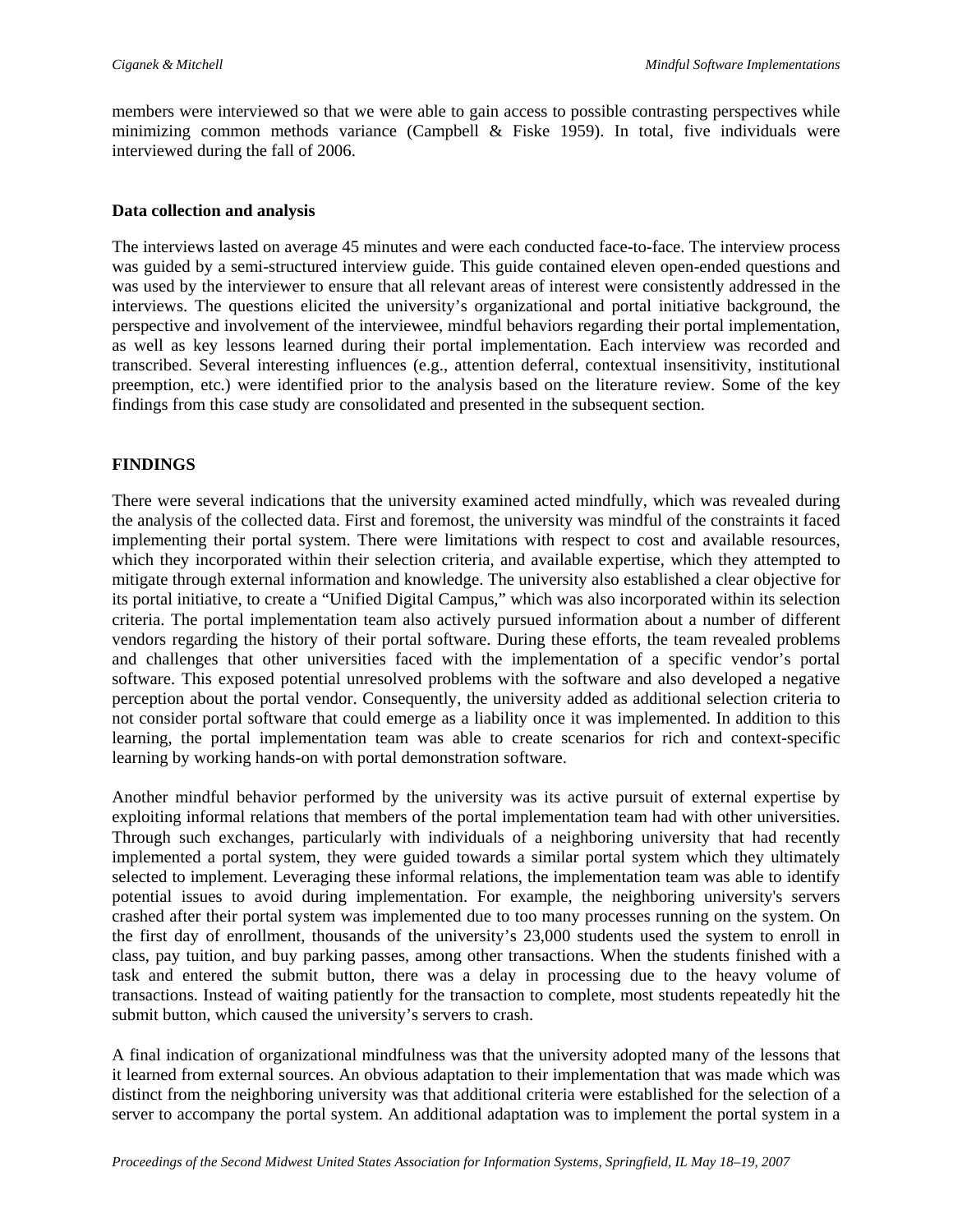phased approach, beginning with the financial system and then only the incoming students at the university. This approach is much less risky than a direct cutover or "big bang" implementation by limiting the potential impact that a failure of the system would have and it also allowed the university to make changes to the portal system before it was scheduled to be fully implemented. The portal implementation team also held weekly training sessions to help users adapt to the new system and made online training accessible to the university body through its Website. In addition, the university president has stated his support for the system publicly to the university body on numerous occasions and highlighted its importance for the goals and objectives of the university. The training sessions as well as public support from university leadership are a deliberate attempt to improve end-user acceptance of the portal system and address the anecdotal evidence of challenges that other universities have faced.

Despite the mindful behaviors that were done by the university, there have been minor issues that have occurred during the portal implementation. For example, when the financial system was in the process of being implemented, two members of the university's finance department chose to retire instead of adjusting to the new system. Although this did not have a substantial impact on the implementation of the portal, such issues could be an indication of the perceived complexity of the new system or of a resistance to change among employees and may be a harbinger of future problems.

Another more substantial issue was that it was not evident that the portal implementation team was documenting any of the decisions or knowledge gleaned throughout the life of the project. Such information can be extremely valuable to store so that the lessons learned and documents utilized could be used, if applicable to the context, in future system implementations throughout the university and even with its external partners. The mindful behavior exhibited by the portal implementation team should not be taken for granted, given that mindful behavior, in general, is not practiced in the majority of system implementations today.

A final issue with the university portal implementation was that there were no formal linkages that existed with entities external to the portal implementation team. The portal team was able to mitigate the impact that this had by exploiting their own personal, informal linkages. Without addressing this or establishing a formal means to communicate with counterparts from disparate universities and organizations, such mindful behavior might not have existed.

#### **DISCUSSION**

There were several examples of mindful behavior exhibited by the university examined in this research despite the strong external pressures to implement, given the widespread adoption of portal systems in universities today. Such behavior cannot be taken for granted, however, and a conscious effort must be made to ensure that mindful behavior persists in future system implementations. First, formal linkages of communication should be established so that they can be leveraged during times of uncertainty. The external advice that the university we examined pursued was from an informal contact that members of the portal implementation team had. If this relationship had not been pursued, the university portal implementation team would likely have been prone to making mindless decisions since they had no additional connections. Deference to expertise is a major tenant of organizational mindfulness (Swanson & Ramiller 2004). Without the ability or resources to access expertise and requisite external knowledge, mindlessness will likely occur. Formal linkages can be established and maintained through participation in professional networks, such as industry consortiums, trade associations, and conferences. Further, organizations should have well-established linkages with their peers and other external stakeholders. Peers and stakeholders have an interest in the successful implementation of a focal firm's software systems and likely have the requisite expertise to help facilitate mindful decisions. Each of these types of formal associations can generate a support structure where organizations can share, disseminate, and utilize case examples to help identify the value and potential challenges of a software system.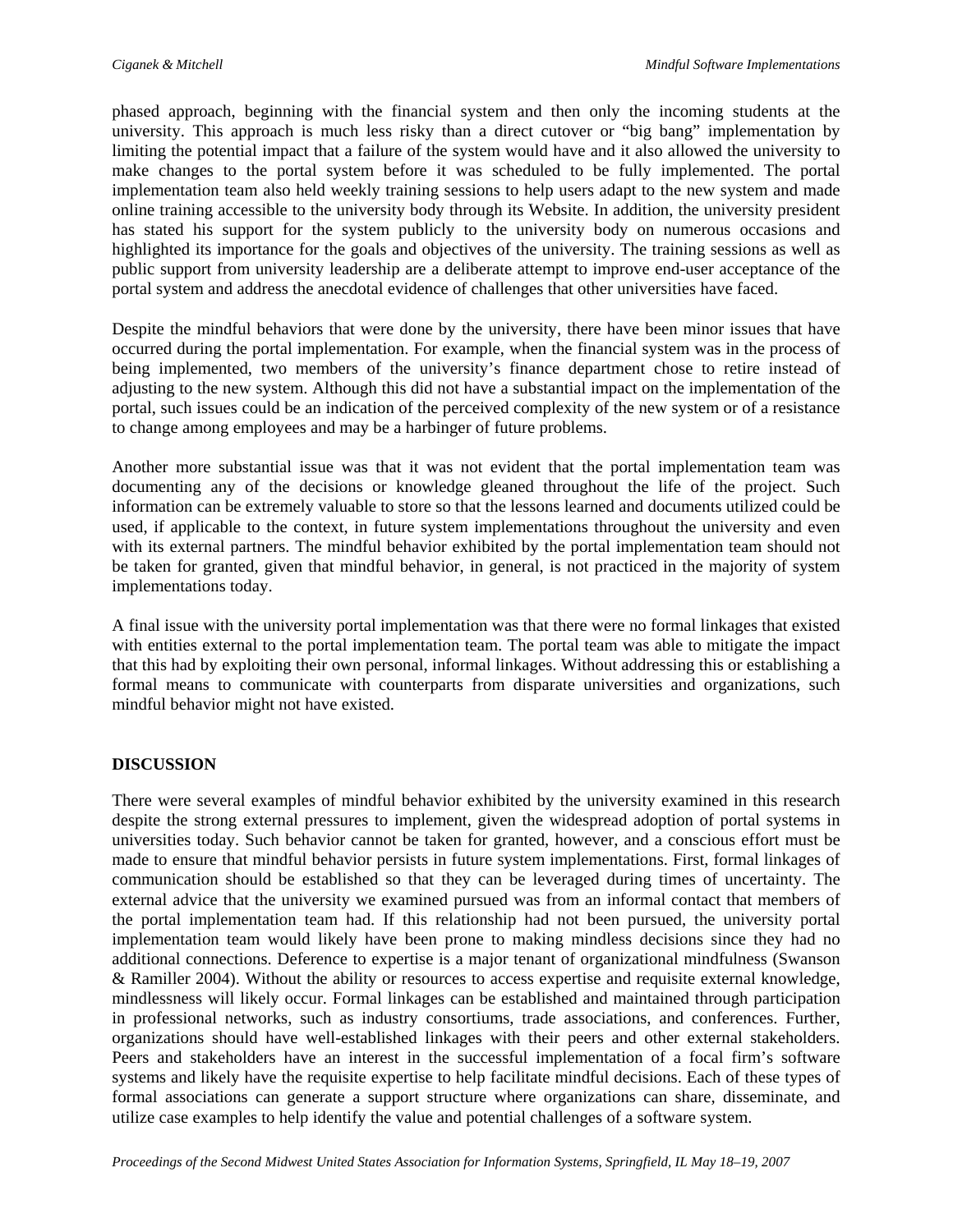A tool, such as a knowledge repository, can be another means to help ensure mindful behavior persists in future system implementations. Organizational mindfulness is dependent in part on the continuous learning that organizational members can help foster in one another (Swanson & Ramiller 2004). Any means that are established which facilitate the capture of external expertise and also support the utilization of that knowledge can facilitate the continuous learning necessary for true organizational mindfulness. Further, the knowledge that is captured should be made available across the firm so that all organizational members have the same opportunities for continuous learning.

There are additional opportunities available to a firm that documents knowledge throughout the life of projects. For example, that knowledge can be shared with external stakeholders. This can act as a means to strengthen those relationships and also create an opportunity where those external stakeholders are able to contribute and collaboratively maintain the knowledge base. In addition, organizational knowledge as well as the processes in place to capture and utilize that knowledge are assets which can perhaps lead to competitive advantage amongst competing firms (Matusik & Hill 1998). Consequently, there are several possibilities where the external expertise that is captured can be leveraged to the advantage of the organization.

One final means that can be addressed to help facilitate mindful behavior is the shaping of an organization's culture to one that is supportive of mindfulness. For example, in instances where organizational culture are not well-suited to the sharing of knowledge (e.g., an organization where miscommunication is common and mistrust is prevalent), the implementation of systems can be rife with struggles and efforts towards mindfulness will likely be problematic (Ruppel & Harrington 2001). Without addressing the potential cultural mismatches to organizational mindfulness or attempting to modify the existing organizational culture to encourage mindful behavior, the impact on the organization could be disastrous. There are a variety of dimensions of organizational culture that exist (Hofstede et al. 1990; O'Reilly III et al. 1991; Schein 1996). Among these dimensions, some have been classified which would likely facilitate organizational mindfulness, such as an environment that promotes innovative or entrepreneurial pursuits (Hofstede 1990). This type of culture is one that is characterized by employees that embrace appropriate risk, are comfortable in unknown situations, and are likely to more quickly exploit any opportunity that a technology may offer. Consequently, promoting an organizational culture that favors such practices and behaviors should encourage organizational mindfulness.

#### **CONCLUSION**

In conclusion, this research examined how a university created and seized opportunities, by leveraging its community ties and information accessible to them, to create situations for rich and context-specific learning. This type of mindful behavior is not common in organizations today, as evidenced in many of the portal system implementations by universities. Consequently, this research provides insight to practitioners on actions to take that can help them to achieve mindful behavior and recommends several processes that can ensure mindful behavior in subsequent system implementations. This study is of value to researchers because a limited amount of research to date has examined organizational mindfulness, and, in addition, there has been a call from the literature for this kind of research.

It is important to note that the findings of this study only reflect the experiences of a single organization. As with most case studies, the ability to generalize the findings is limited. In particular, the significance of the type of mindful behavior exhibited by the university that was examined may diminish for different organizations, for different contexts, and over time. Further research should examine different contexts where additional actions that firms take to achieve organizational mindfulness may be revealed. Future research should also examine the processes that a firm initiates to ensure that organizational mindfulness